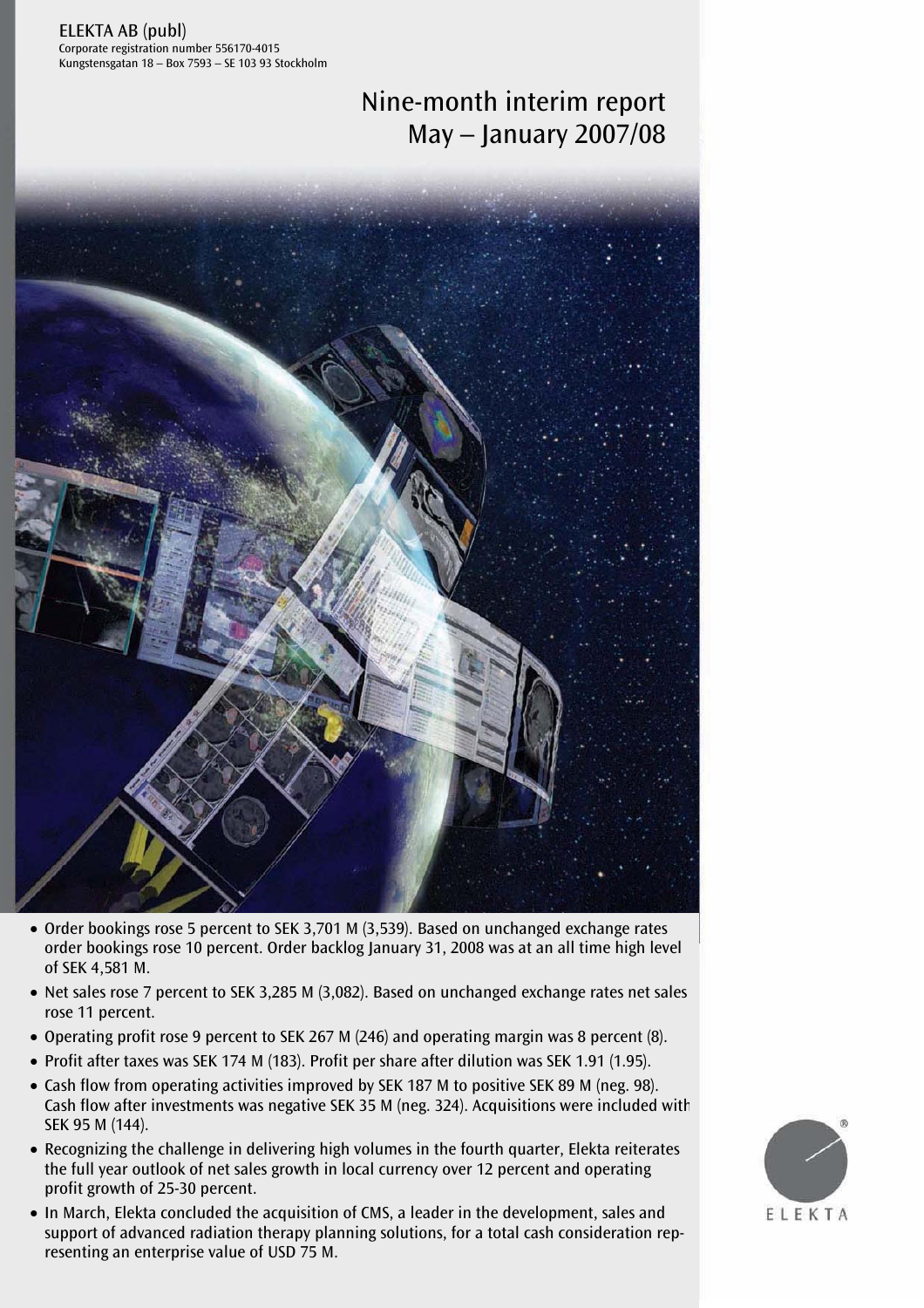

#### **President & CEO Tomas Puusepp comments:**

*"In the third quarter of fiscal year 2007/08, we saw a continued strong demand. Order intake for the first 9 months increased by 10 percent in local currency, driven primarily by a continued success in radiation therapy in North America, a stronger interest in Leksell Gamma Knife® in Europe and a strong recovery on the Chinese market. Order bookings for the third quarter in isolation, shows moderate growth in local currency, explained by the large European orders that were received in the comparison quarter.* 

*On the market for linear accelerator systems, Elekta continues to gain market share, primarily as a result of significantly larger volumes to North America, where Elekta's technology for image guided radiation therapy together with the strength in the Elekta-IMPAC combination, is resulting in Elekta gaining many new customers.* 

*The smaller markets where Elekta sells its products through distributors are more volatile. So far during this fiscal year, we have seen fewer orders from the distributor markets, while we at the same time have a strong pipeline for Q4 and onwards.* 

*Demand for Elekta's software systems, primarily marketed under the IMPAC brand, remains on a high level. However, with more business to medical oncology and to non-English speaking countries, the installation and adaptation processes are prolonged. In the third quarter, this resulted in lower net sales and slightly lower operating result than expected. In the forth quarter, we expect to complete installations, and thus recognize revenue, for a large number of software projects.* 

*On the market for radiosurgical treatment of brain disorders, Leksell Gamma Knife is holding a strong position. Leksell Gamma Knife® Perfexion™ is a significant improvement to its users both in terms of number of treatable patients as efficiency in the treatment process. For this fiscal year, I expect that the number of delivered Leksell Gamma Knife units will increase by over 30 percent with the growth coming predominantly from the European market. A large majority of these deliveries are Leksell Gamma Knife Perfexion.* 

*Thanks to the enhanced and unique capabilities of Leksell Gamma Knife Perfexion, we have the opportunity to address new clinical applications and position Gamma Knife surgery among other modalities also within conventional radiation oncology.* 

*A milestone in the development of Elekta is the acquisition of CMS and I am very pleased that we could complete this process according to plan. Short term it means a stronger more comprehensive product portfolio. In a longer perspective, it dramatically strengthens our ability to develop advanced software systems for radiation therapy planning. This acquisition is fully in line with our acquisition and collaboration strategy and significantly strengthens our ability to address the entire radiation therapy value chain.* 

*The operating result for the 9 months period increased by 9 percent, which indicate an underlying (taken currency effects in consideration) improvement of about 26 percent. On a rolling 12 months basis operating margin was 11 percent.*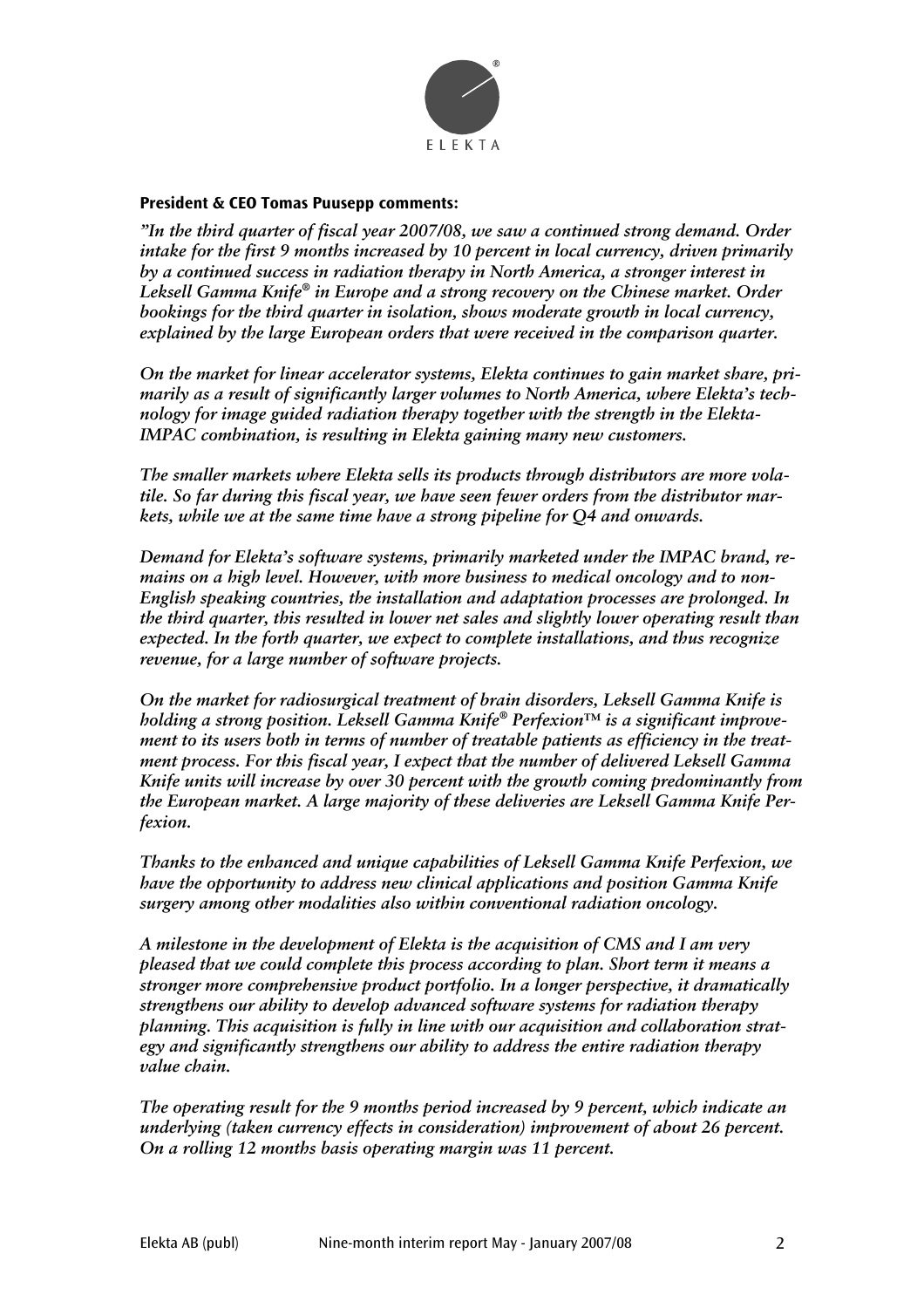

*Business already in the backlog together with contracts for delivery in April 2008 where we right now are firming up shipment schedules, sums up to the expectation that we will see high delivery volumes in the fourth quarter. This is expected to result in a net sales growth of 20 percent (in local currency) for the fourth quarter in isolation.* 

*I am confident in our capacity to carry out these high volumes according to plan. However, we are dependent on customers being able to accept delivery in the agreed timeframe.* 

*Based on the high expected delivery volumes in the fourth quarter and resulting high operational margins, I expect that Elekta will grow net sales this year by over 12 percent in local currency and improve operating profit with 25-30 percent.* 

#### **Elekta's operations**

Elekta is an international medical technology group, providing oncologists, radiation therapists, neurosurgeons and many other medical specialists with state of the art tools to fight serious disease. Elekta's solutions are used at over 4,500 hospitals globally to treat cancer with radiation therapy, to diagnose and treat brain disorders as well as to run efficient and effective clinical practices. Elekta is the world leader in image guided and stereotactic clinical solutions for radiosurgery and radiation therapy, methods for aggressively treating tumors and functional targets with ultrahigh precision while sparing healthy tissue. Through ambitious Research & Development programs and close collaborations with clinical partners, Elekta continues to launch groundbreaking new technology at a rapid pace. All of Elekta's solutions employ non-invasive or minimally invasive techniques, which are clinically effective, yet cost-effective and gentle to the patient.

#### **Market outlook**

The total market for Elekta's clinical solutions, IT systems and services is expected to grow by 5-10 percent annually and the unmet needs remain high. However, the high value of individual orders and the particularities of the healthcare industry market often lead to significant quarterly variations in business volume, product mix and geographical mix.

The market development is driven by the shortage of treatment capacity that is prevailing in most countries and by the increase in number of cancer cases, a result of higher life expectancy and better diagnostics. New advanced, more precise and accurate methods are expected to increase the role of radiation therapy in the future. The rapid development of new technology is resulting in higher average order values. An increasing number of customers are requesting more comprehensive and long-term relationships with suppliers.

In virtually all countries, health care systems are under strong pressure to improve efficiency and at the same time slow down cost expansion. Software systems for higher efficiency, in patient throughput as well as information management and administration, becomes more critical for operations and the demand is increasing.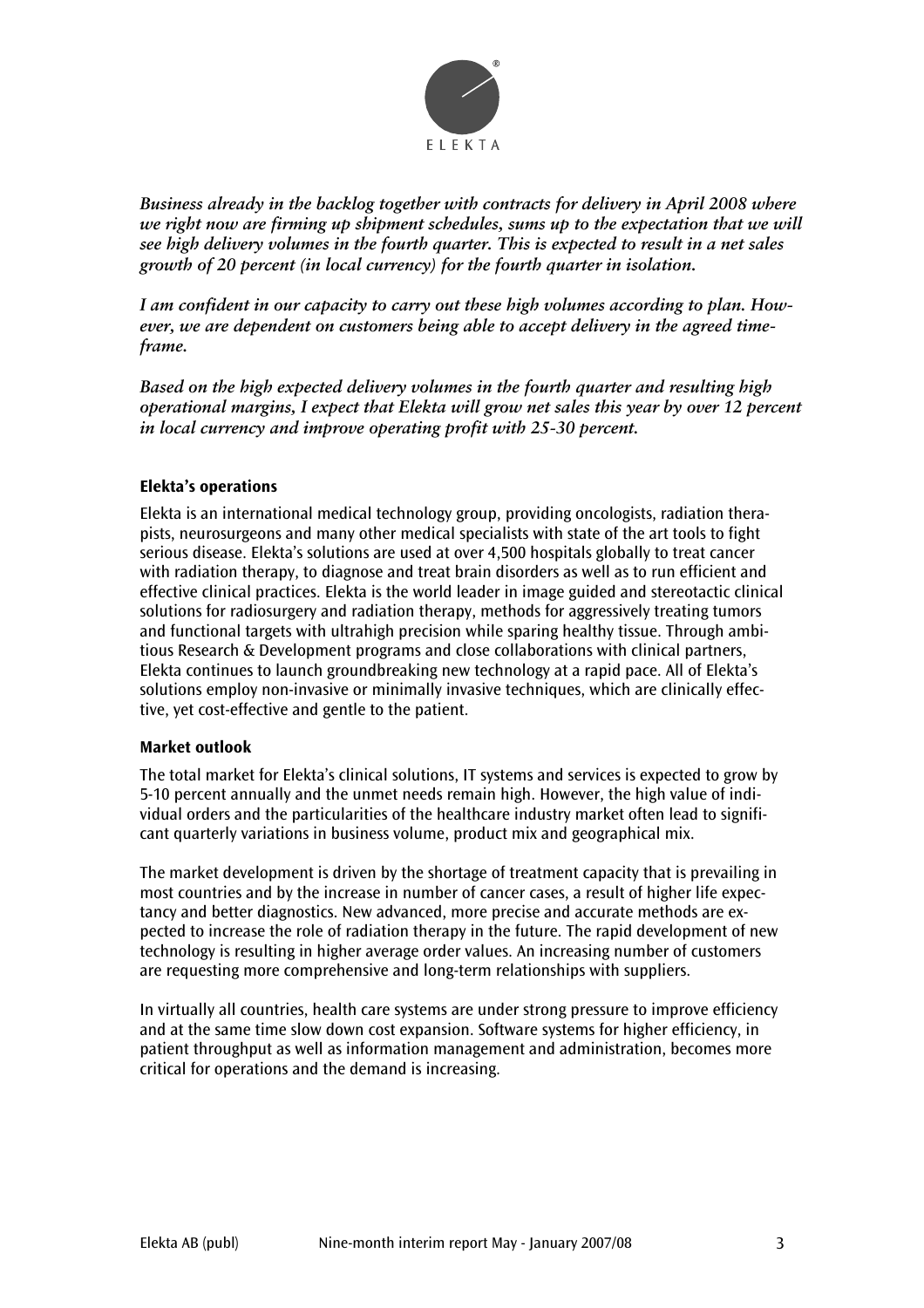

#### **Significant events**

- In January, Elekta announced a Letter of Intent to acquire CMS, a worldwide leader in the development, sales and support of advanced radiation therapy planning solutions, for a total cash consideration representing an enterprise value of USD 75 M. The purchase agreement was signed in February and the transaction was concluded on March 4. This is a highly complementary acquisition for Elekta, with strategic value from several perspectives:
	- o CMS portfolio of advanced and established software systems for radiation therapy planning significantly strengthens the total radiation therapy customer offering from Elekta.
	- $\circ$  CMS, with several leading solutions in clinical use and a strong pipeline of advanced functionality in development, will significantly contribute to Elekta's strategy in radiation therapy planning and will enable Elekta to accelerate the development of new solutions as well as bring these to market more quickly and effectively.
	- $\circ$  Through the acquisition of CMS, about 1,000 new radiation therapy departments are added to the customer list of the Elekta Group.
	- $\circ$  CMS is also the market leader in treatment planning for proton therapy and the acquisition will reinforce Elekta's leadership in software systems for proton therapy facilities and strengthen the collaboration between Elekta and its current partners in this area.
	- $\circ$  The acquisition is expected to result in an accretion to earnings on a cash basis in fiscal year 2008/09 and onwards, a neutral effect on EPS in fiscal year 2008/09 and accretion thereafter.
- In January, Elekta became the first supplier to release a commercially available solution for volumetric intensity modulated arc therapy (VMAT). The two main benefits of this unique Elekta technology promise to significantly reduce treatment time combined with improved conformance to the target and sparing of dose to adjacent healthy tissues. The first hospitals to treat patients with this groundbreaking technology were The Royal Marsden Hospital in Sutton UK and Allgemeines KrankenHaus / Medical University of Vienna in Austria.
- In December Elekta received an order valued at close to 5 million Euro from CHU (University Hospital Center) de Poitiers. The hospital has selected Elekta as the main partner in an ambitious program to improve radiation therapy treatment capacity in the Poitou-Charente region and is replacing equipment from a different vendor with three Elekta Synergy® digital linear accelerator systems for intensity modulated and image guided radiation therapy.
- In January ProCure Treatment Centers, Inc. announced that it has selected IMPAC Medical Systems, an Elekta Company, as a preferred provider of oncology information systems for its IBAequipped proton beam therapy centers. ProCure designs, builds and operates proton therapy facilities in partnership with local radiation oncologists and community hospitals.
- During January and February, 2008, Elekta has repurchased 951,300 B shares at an average price of SEK 105.11 totaling SEK 99,992,816. The Board intends to propose to the next AGM that these shares should be cancelled.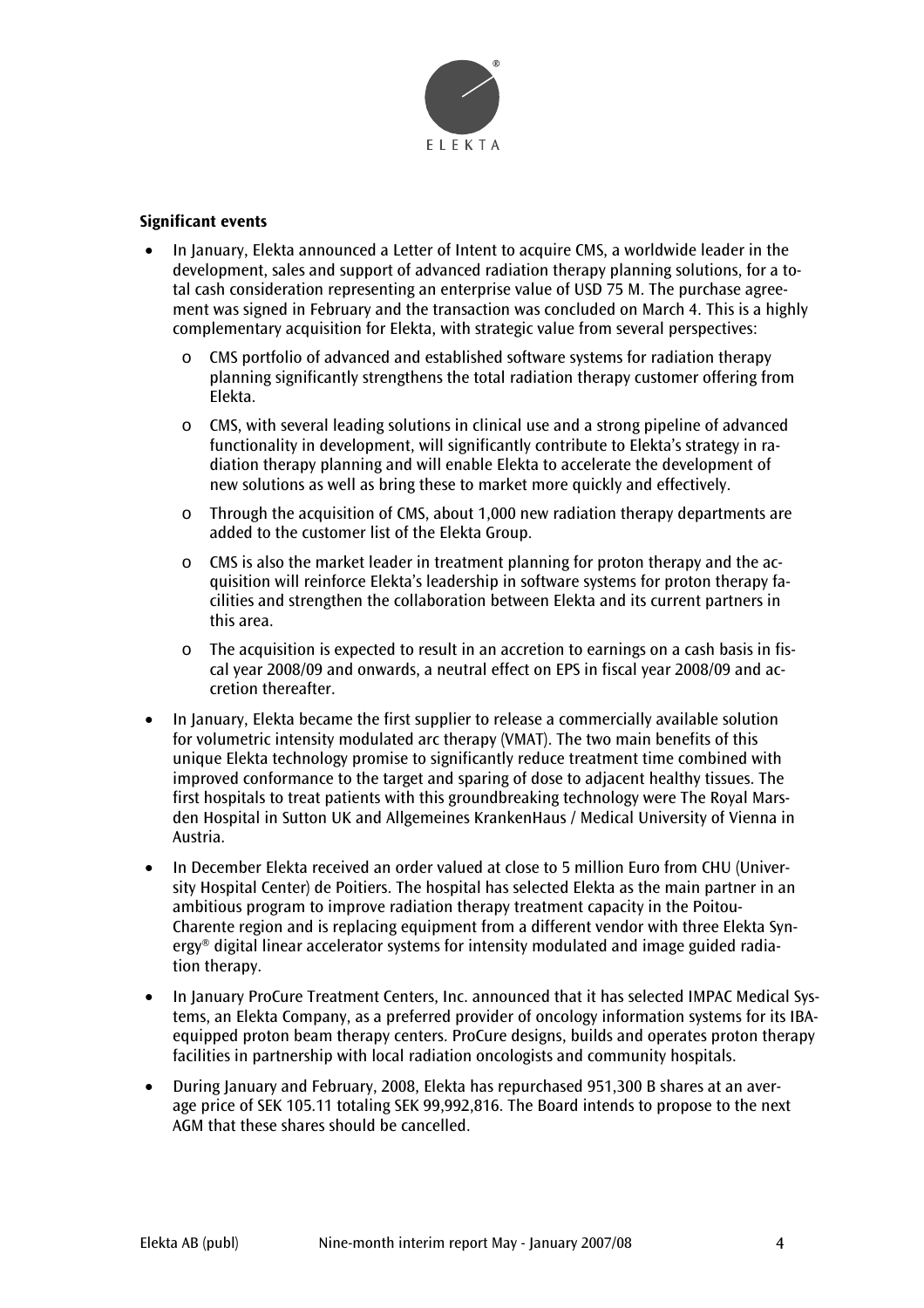

#### **Order bookings and order backlog**

Order bookings rose 5 percent to SEK 3,701 M (3,539). Based on unchanged exchange rates order bookings rose 10 percent.

Based on unchanged exchange rates order bookings in North and South America rose 19 percent, region Europe including Middle East and Africa declined by 4 percent and Asia rose 21 percent.

Order bookings during the third quarter declined by 1 percent to SEK 1,229 M (1,237).

Order backlog January 31, 2008 was at an all time high level of SEK 4,581 M compared to SEK 4,247 M on April 30, 2007.



| <b>Order bookings</b>       | Ouarter 3 | Quarter 3 Change |        | 9 months | 9 months Change |       |           | Rolling Change |
|-----------------------------|-----------|------------------|--------|----------|-----------------|-------|-----------|----------------|
| <b>SEK M</b>                | 2007/08   | 2006/07          |        | 2007/08  | 2006/07         |       | 12 months |                |
| Europe, Middle East, Africa | 521       | 664              | $-22%$ | 1.370    | 1.465           | $-6%$ | 1.902     | $-9%$          |
| North and South America     | 609       | 470              | 30%    | 1.713    | 1.531           | 12%   | 2.489     | 12%            |
| Asia                        | 99        | 103              | $-4%$  | 618      | 543             | 14%   | 873       | 12%            |
| <b>Group</b>                | 1.229     | 1.237            | $-1%$  | 3.701    | 3.539           | 5%    | 5.264     | 4%             |

#### **Market comments**

#### *North and South America*

The North American market continues to show solid growth, primarily driven by the rising cancer incidence and by the rapid acceptance of new and refined treatment methods such as image guided radiation therapy (IGRT), stereotactic radiation therapy (SRT) and the new VMAT functionality for dynamic arc treatments.

Elekta is leading the development in advanced methods for radiation therapy and radiosurgery and continues to improve market shares in North America. The introduction of Elekta Infinity™ and the VMAT technology, which has met strong interest, has the potential to reduce treatment times and thereby improve patient throughput as well as clinical effectiveness.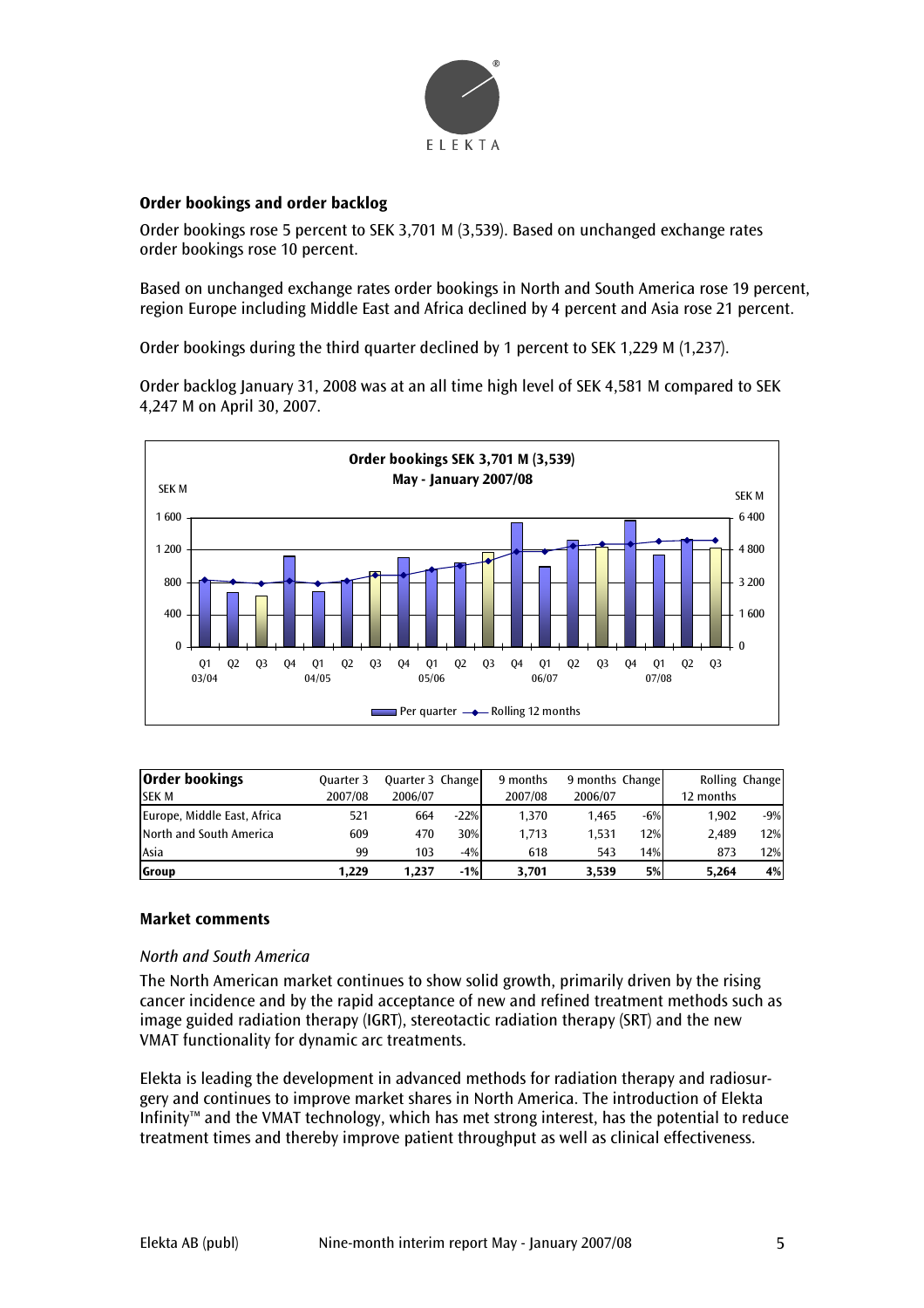

In the US market, efficiency in patient flows and processing of clinical data are often decisive sales arguments. Software systems that handle both the entire treatment process and administration and resource allocation are therefore in most cases an integrated part of the delivery of treatment systems. MOSAIQ™, the new system from Elekta for EMR, workflow and information management, are now being installed at new and existing customers at a rapid pace at both radiation oncology and medical oncology centers.

#### *Europe including Middle East and Africa*

Elekta's position in the European market for radiation therapy is strong. The market development is to a large extent driven by national and regional initiatives to remedy the lack of care capacity and therapeutic equipment. In many European countries, the number of linear accelerators per capita is less than half that of the US.

Elekta's ability to provide comprehensive and integrated solutions, yet based on industry standards and open connectivity, makes the company an attractive partner in tenders involving comprehensive long-term commitments.

The UK government has recently announced an ambitious plan for preventing cancer and boost treatment capacity in England. In total GBP 400 M will be invested over the next 10 years, and a significant portion of these investments will be for radiation therapy equipment.

#### *Asia*

There is a solid rationale for a continued long-term market growth in Asia. The number of linear accelerators per capita is low, in an international comparison. Through the introduction of Elekta Compact™, Elekta will be able to offer solutions across the spectrum of price and performance and is well positioned to meet continued strong demand in the region and to support health care providers in these countries in their quest to develop cancer care.

In China, the healthcare system is currently undergoing reform and restructuring, in order to meet the growing need for advanced care and to make these services more accessible to a larger share of the population.

In Japan, there is a large installed base of Leksell Gamma Knife and subsequently, there is substantial potential for upgrades to Leksell Gamma Knife Perfexion. Due to the long process for regulatory approval in Japan, Elekta expects to be able to introduce this new system late in the fiscal year 2007/08.

CMS is the market leader in Japan on the market for radiation therapy planning, which will facilitate for Elekta to address new customers.

#### *After market*

Elekta's aftermarket is continuing to show favorable development, partly as a result of a growing installed base. The shift towards more advanced, newly launched systems is resulting in more customers choosing comprehensive and long term service agreements.

Elekta continues to focus on further development of support and lifecycle business and on providing value-based services to the expanding customer base.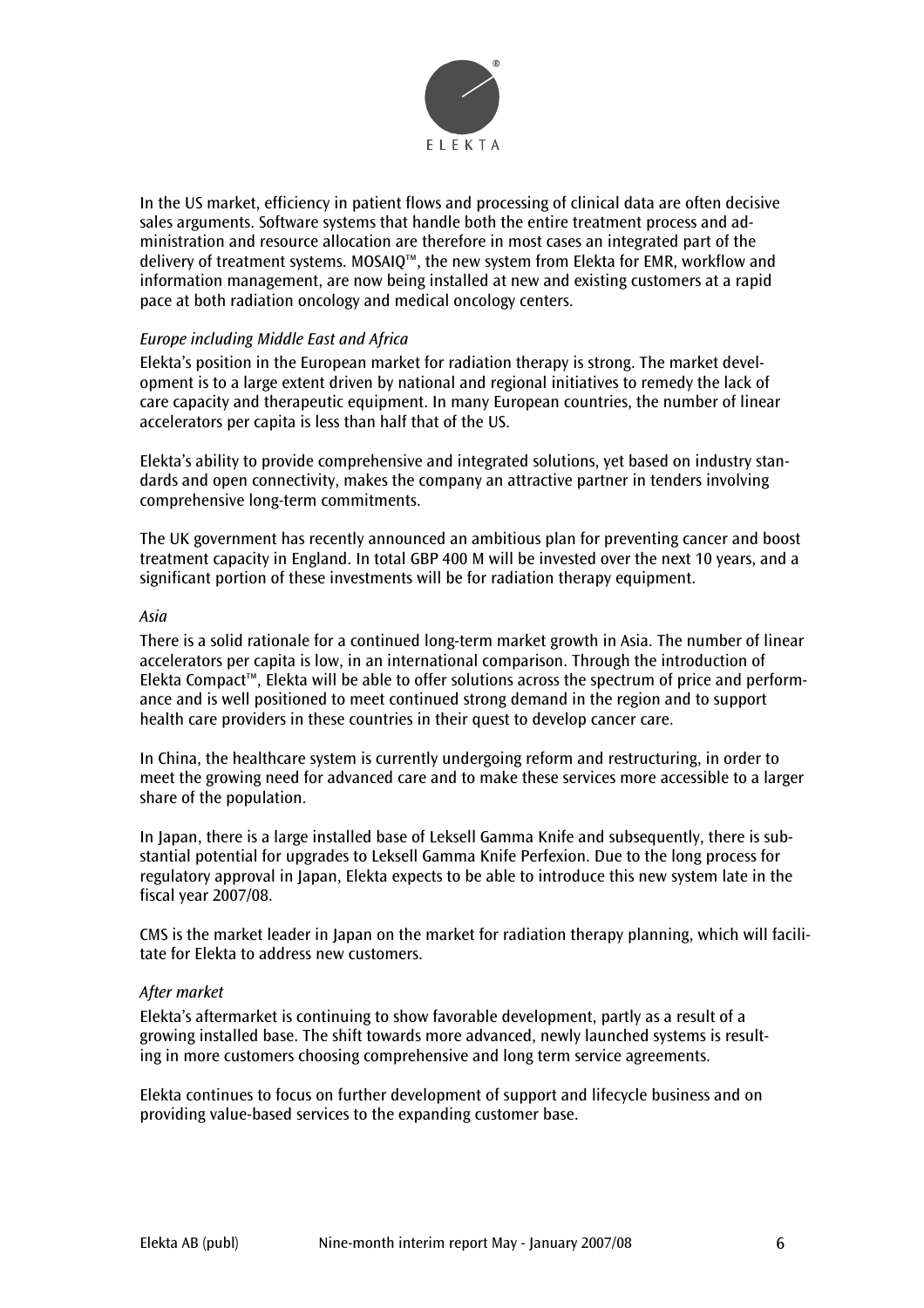

#### **Net sales**

Net sales rose 7 percent to SEK 3,285 M (3,082). Based on unchanged exchange rates net sales increased by 11 percent.

Net sales during the third quarter rose by 3 percent to SEK 1,097 M (1,068).



| Net sales                   | Ouarter 3 | Quarter 3 Change |        | 9 months | 9 months Change |     | 12 months |
|-----------------------------|-----------|------------------|--------|----------|-----------------|-----|-----------|
| <b>SEK M</b>                | 2007/08   | 2006/07          |        | 2007/08  | 2006/07         |     | 2006/07   |
| Europe, Middle East, Africa | 378       | 439              | $-14%$ | 1228     | 1221            | 1%  | 1,840     |
| North and South America     | 411       | 428              | $-4%$  | 1354     | 1293            | 5%  | 1,933     |
| <b>LAsia</b>                | 308       | 201              | 53%    | 703      | 568             | 24% | 752       |
| Group                       | 1.097     | 1.068            | 3%     | 3,285    | 3.082           | 7%  | 4,525     |

#### **Earnings**

Operating profit increased by 9 percent to SEK 267 M (246), positively impacted by the increased net sales but negatively by currency impacts and higher expenses. The expense increase is primarily attributable to new entities.

Gross margin amounted to 41 percent (41) and operating margin to 8 percent (8).

Operating profit during the third quarter amounted to SEK 72 M (87) and operating margin was 7 percent (8). The profit for the quarter was negatively impacted by lower net sales of software. On a rolling 12 months basis operating margin was 11 percent.

Calculated IFRS 2 costs for Elekta's outstanding option program amounted to SEK 14 M (25).

Investments in research and development rose 10 percent to SEK 299 M (271) equal to 9 percent (9) of net sales. Capitalization of development costs and amortization of capitalized development costs affected earnings by SEK 21 M (8). Capitalization amounted to SEK 37 M (17) and amortization to SEK 16 M (9).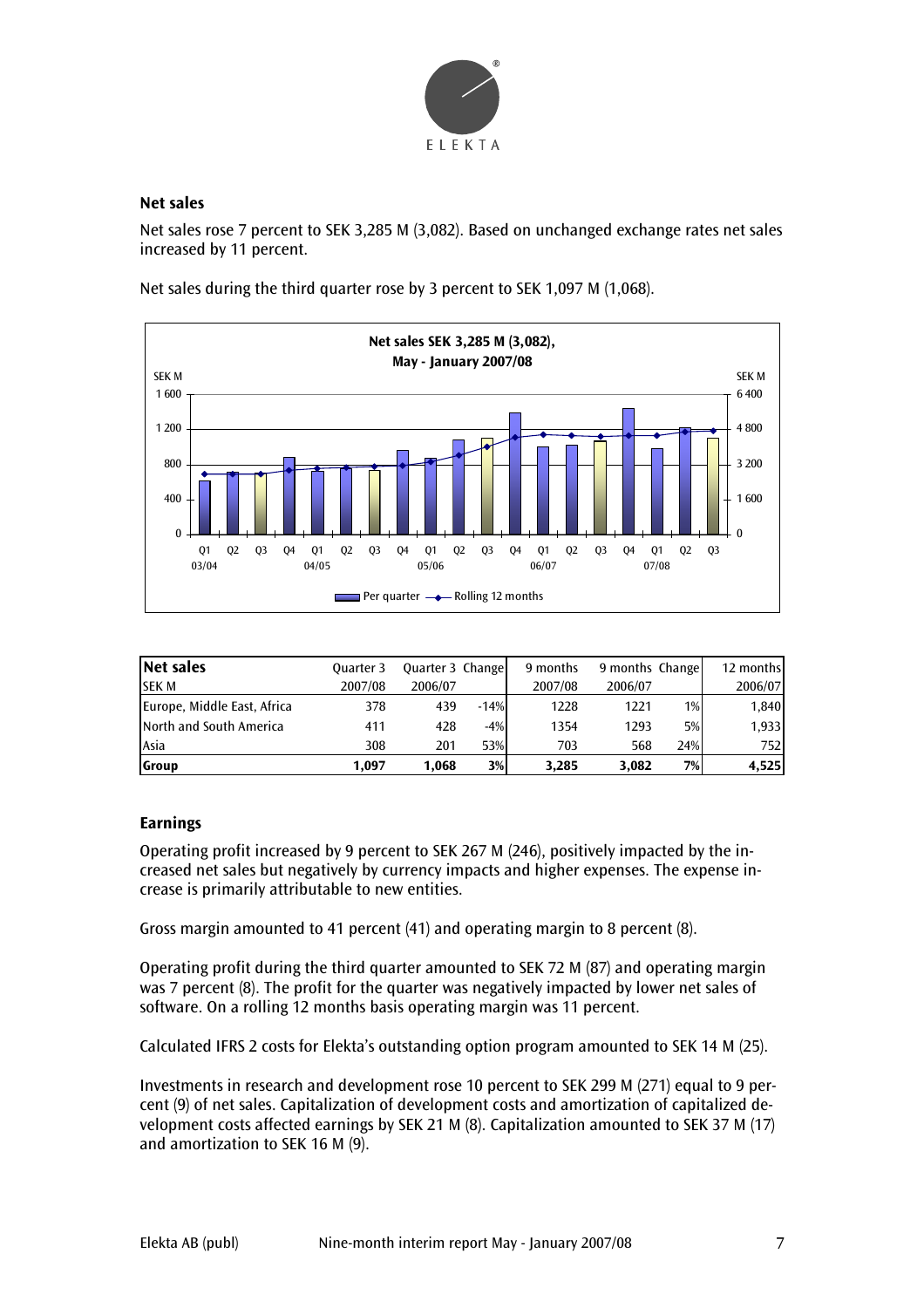

*Exchange rate effects on operating profit compared with previous year:* 

- Exchange rate movements affected operating profit before recorded exchange differences negatively by SEK 62 M.
- Recorded exchange gains in operations amounted to SEK 27 M.
- Recorded exchange gains in operations preceding year was SEK 9 M.

In total, exchange rate fluctuations affected the operating profit for the nine months period, compared with previous year, negatively by SEK 44 M.

Currency hedging is done on the basis of anticipated sales in foreign currency over a period of up to 24 months. Exchange rate losses from forward contracts in operating profit amounted to SEK 4 M (gains 48). Unrealized exchange rate gains from cash flow hedges amounted to SEK 7 M and are reported in shareholders' equity taking into account the tax impact.



Net financial items amounted to an expense of SEK 11 M (income 8). Net interest expenses amounted to SEK 28 M (expense 18). Income from participations in associated companies amounted to SEK 6 M (19) and financial currency exchange gain was SEK 11 M (gain 7).

Profit after net financial items amounted to SEK 256 M (254). Calculated tax expense amounted to SEK 82 M or 32 percent. Profit after taxes amounted to SEK 174 M (183).

Earnings per share amounted to SEK 1.92 (1.96) before dilution and SEK 1.91 (1.95) after dilution.

Return on shareholders' equity was 19 percent (18) and return on capital employed totaled 21 percent (18).

#### **Investments and depreciation**

Acquisition of 3D Line resulted in an increase of intangible and tangible fixed assets of SEK 149 M. Other investments in intangible and tangible fixed assets amounted to SEK 73 M (107). Amortization of intangible and depreciation of tangible fixed assets amounted to SEK 131 M (101).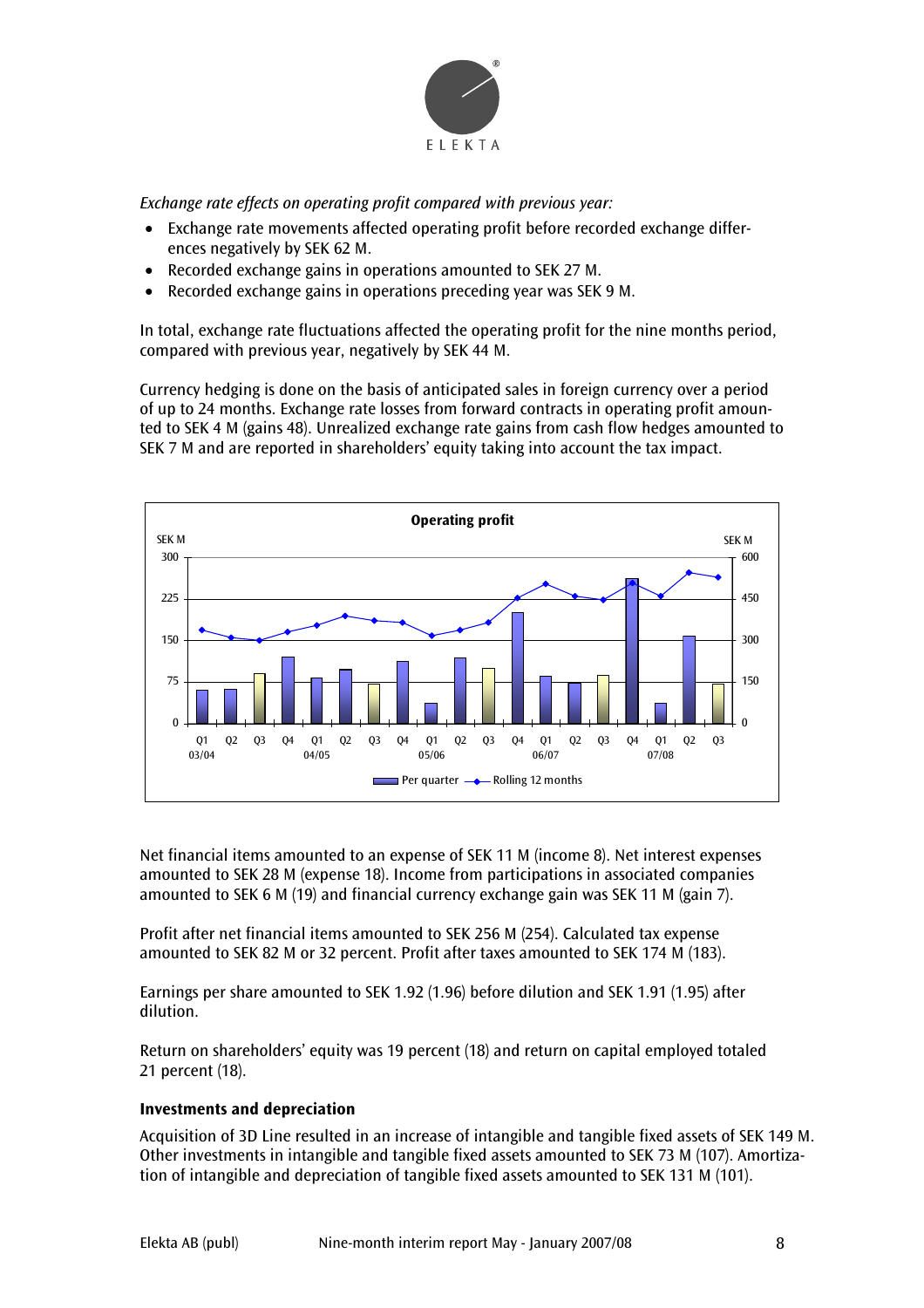

#### **Liquidity and financial position**

Cash flow from operating activities was positive and amounted to SEK 89 M (neg. 98). The improvement is related to improved operating cash flow but compared to the same period previous year also a lower increase in tied up working capital. Cash flow after investments was negative SEK 35 M (neg. 324). Acquisition was included with SEK 95 M (144).



Liquid funds amounted to SEK 172 M compared to SEK 484 M April 30, 2007. Of total bank balances SEK 2 M were pledged, primarily for commercial guarantees.

Interest-bearing liabilities totaled SEK 910 M compared with SEK 987 M on April 30, 2007. Net debt amounted to SEK 738 M compared with SEK 503 M on April 30, 2007.

Net debt/equity ratio was 0.42 and equity/assets ratio was 33 percent.

During May-January 2007/08, 108,540 new Series B shares were subscribed through exercise of warrants distributed within the framework of the established option programs.

During the period January 24 through February 8, 2008, Elekta has repurchased 951,300 B shares at an average price of SEK 105.11 totaling SEK 100 M. Elekta's current holding of own shares thereby amounts to 2,582,171 B shares. The Annual General Meeting on September 25, 2007, resolved to cancel 1,630,871 of these shares and the cancellation process has started. The Board intends to propose to the next AGM that the recently repurchased 951,300 shares also should be cancelled.

Total number of shares on February 29, 2008 was 93,904,516 of which 3 562 500 Series A shares and 90,342,016 Series B shares.

#### **Employees**

The average number of employees was 2,057 (1,916), of which BMEI and 3D Line employed 161 (88).

The number of employees on January 31, 2008 totaled 2,102 compared with 2,031 on April 30, 2007.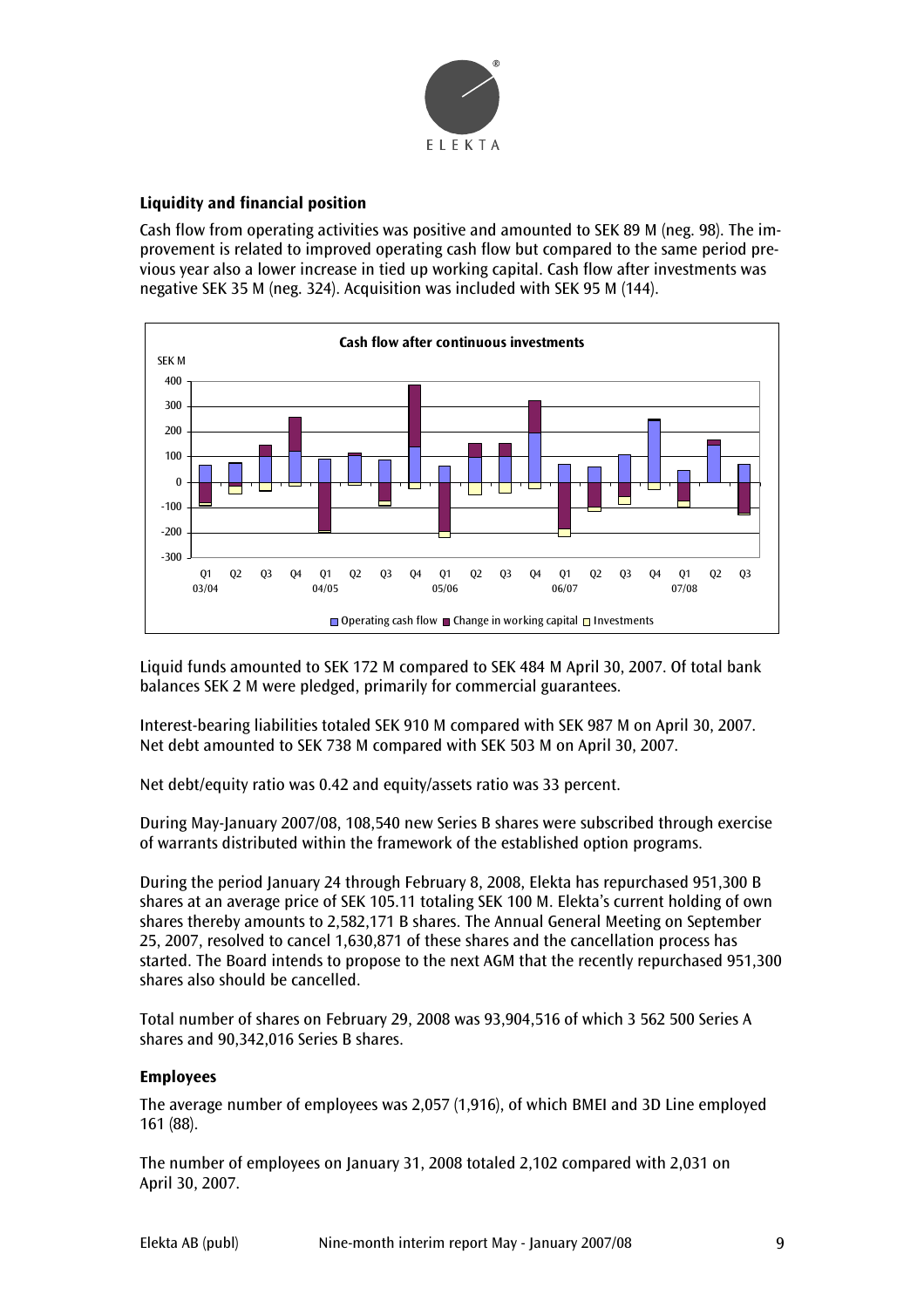

#### **Parent Company**

The operations of the Parent Company include Group management, joint Group functions and financial management. The Parent Company's profit after financial items amounted to SEK 339 M (loss 25), positively impacted by dividends from subsidiaries. The average number of employees was 21 (20).

#### **Acquisition of 3D Line**

On May 3, 2007, Elekta acquired 3D Line Research and Development S.r.l. (3D Line), adding to Elekta a highly qualified R&D group specialized in stereotactic radiosurgery and dynamic IMRT treatments as well as a product portfolio of advanced equipment and treatment planning software systems for performing radiation therapy with high precision and optimized dose distribution.

3D Line's registered office is in Milan, Italy and at time of acquisition 3D Line had 20 employees.

In May, Elekta paid 10 million Euro in cash for 3D Line. The purchase agreement contains also an earn-out maximized to 8 million Euro, dependent on the company's performance during the coming 3 years. Acquisition cost amounts to SEK 3 M.

The initial accounting for the fair values to be assigned to the acquired unit's identifiable assets and liabilities has been provisionally established. Intangible assets and goodwill have been valued at SEK 148 M. The intangible assets consist of technology and the amortization period is 6 years. Goodwill refers primarily to future synergy effects.

The transaction structure is to fully integrate 3D Line's organization as well as products and service into those of the Elekta Group. The revenue directly attributable to the company's current products was marginal during the reported period and as planned, leading to an operating loss. The positive financial effects of the acquisition will therefore start to emerge over time and the acquisition is forecasted to be financially neutral during Elekta's current fiscal year and accretive thereafter. In addition to the direct financial effects from its existing products, 3D Line's technologies and expertise will have immediate positive effects on products under development within the Elekta Group.

#### **Acquisition of CMS**

On March 4, 2008, Elekta acquired CMSI Holdings Corp. including its subsidiary CMS Inc. for a total cash consideration representing an enterprise value of USD 75 M.

CMS is a worldwide leader in the development, sales and support of advanced radiation therapy dose planning solutions, supporting over 1,500 sites in clinical operation throughout the world. CMS will significantly contribute to Elekta's strategy in radiation therapy dose planning. Further CMS is the market leader in treatment dose planning for proton therapy with eight installations in clinical use. Integrating these solutions with the MOSAIQ™ information management system will reinforce Elekta's leadership in software systems for proton therapy facilities and strengthen the collaboration between Elekta and its current partners in this area.

CMS is based in St Louis, Missouri, USA. The group has about 300 employees worldwide.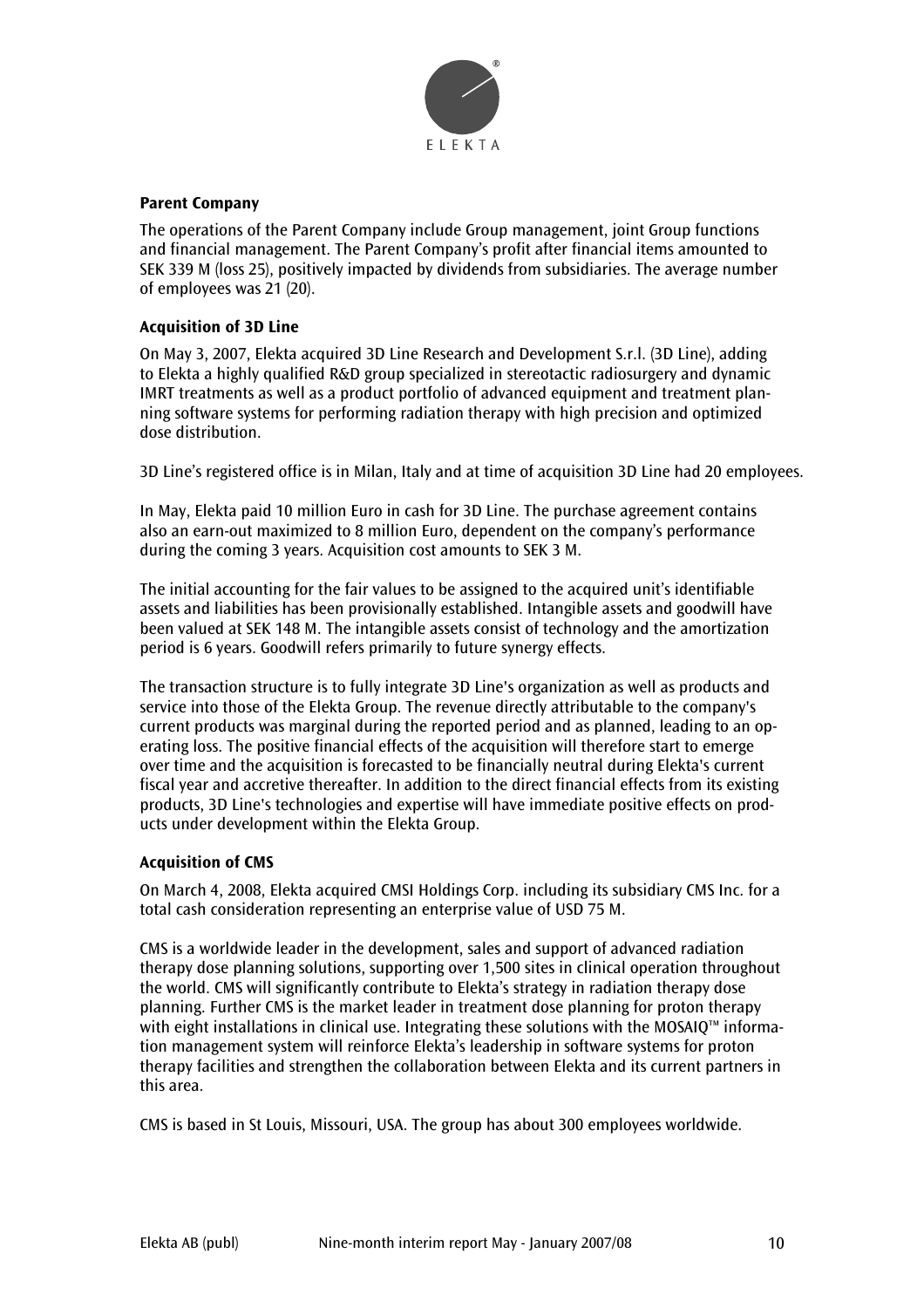

#### **Risks and uncertainties**

Elekta's ability to deliver treatment equipment is, to a large extent, dependent on customers being able to accept delivery in the agreed timeframe, which results in a risk of delayed deliveries and corresponding delayed revenue recognition. In its operations, Elekta is subject to a number of financial risks, primarily related to exchange rate fluctuations.

Description of other risks and uncertainties in Elekta's business can be found in the annual report 2006/07 on page 38-39 and in note 2. Nothing essential has happened to change the risks described therein.

#### **Future prospects for fiscal year 2007/08 – remains unchanged**

Demand for Elekta's clinical solutions, products and services remains strong. The order backlog is on a record high level. The product portfolio is more comprehensive and more competitive than ever before.

During the fourth quarter, high delivery volumes are expected for linear accelerator systems and Leksell Gamma Knife units, as well as software systems. This is expected to result in a net sales growth for the quarter in isolation of 20 percent in local currency. Elekta has the capacity to carry out these deliveries according to plan, while being dependent of customers' ability to accept delivery in the agreed timeframe.

Consequently, Elekta reiterates the outlook for fiscal year 2007/08 of a net sales growth of over 12 percent in local currency and an operating profit to growth of 25-30 percent.

#### **Financial information**

The year-end report on operations in 2007/08 will be published on June 16, 2008.

Stockholm March 10, 2008

Elekta AB (publ)

Tomas Puusepp President and CEO

*The Company's auditors have not reviewed this interim report* 

#### **For further information, please contact:**

Peter Ejemyr, Group Vice President Corporate Communications, Elekta AB (publ) Tel: +46 733-611 000 (mobile), e-mail: peter.ejemyr@elekta.com For more information on Elekta, please visit www.elekta.com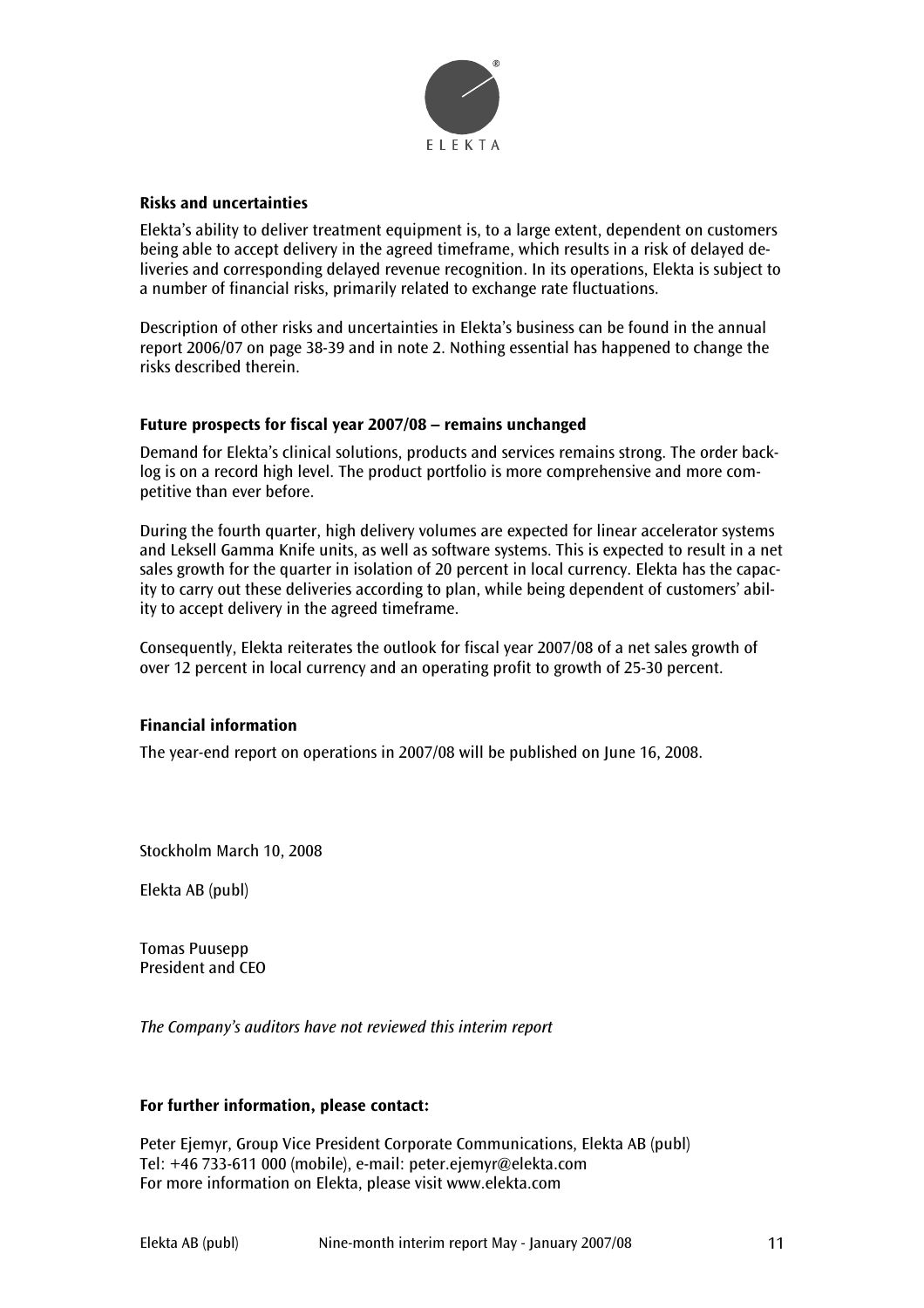

#### **Teleconference**

In connection with this report, a teleconference will be held on March 10, at 15.00 (3 p.m) Swedish time (GMT+1).

Call-in numbers:

| Sweden:      | +46 (0)8 5052 0110   |
|--------------|----------------------|
| UK:          | +44 (0)20 7162 0025  |
| US:          | +1 334 323 6201      |
| France:      | +33 (0)1 7099 3208   |
| Germany:     | +49 (0)695 8999 0507 |
| Netherlands: | +31 (0)20 7965 008   |
| Switzerland: | +41 (0)434 5692 61   |
| Denmark:     | +45 3271 4607        |

Please note: for Local Connect dial-in numbers – it may be required to dial the area code to enter the conference. To take part in the conference call, please dial in about 5 minutes in advance. You will be placed in a so-called waiting room until the operator has declared the meeting opened.

Instant replay: The teleconference will be available on instant replay for 7 days. To obtain the service, please dial U.K. (Europe): +44 (0) 20 7031 4064, U.S: +1 954 334 0342, Sweden +46 (0)8 5052 0333. Access code: 783032.

The March 10 teleconference will also be broadcasted over the Internet (audio only). Please visit http://www.elekta.com/investors and follow the link or use the direct link: http://wcc.webeventservices.com/view/wl/r.htm?e=103507&s=1&k=FD0B7FDC14CB7FCF7643 84B7DF3BA9DF&cb=genesys

#### **Accounting principles**

This interim report has been prepared in accordance with the Annual Accounts Act, IAS 34 Interim Financial Reporting and the Swedish Financial Accounting Standards Council's recommendation RR 31 Interim Reporting for Groups and, with regard to the Parent Company, RR 32 Accounting for legal entities. Applied accounting principles and calculation methods are in accordance with the Annual Report for 2006/07.

| <b>Exchange rates</b> |          | Average rate |                 |       | <b>Closing rate</b> |                 |       |
|-----------------------|----------|--------------|-----------------|-------|---------------------|-----------------|-------|
|                       |          | May-Jan.     | May-Jan. Change |       | Jan. 31,            | Apr. 30, Change |       |
| Country               | Currency | 2007/08      | 2006/07         |       | 2008                | 2007            |       |
| Euro                  | 1 EUR    | 9.295        | 9.193           | 1%    | 9.436               | 9.159           | 3%    |
| <b>Great Britain</b>  | 1 GBP    | 13.359       | 13.580          | $-2%$ | 12.630              | 13.423          | $-6%$ |
| Japan                 | 100 JPY  | 5.724        | 6.164           | $-7%$ | 5.955               | 5.635           | 6%    |
| <b>United States</b>  | 1 USD    | 6.631        | 7.173           | $-8%$ | 6.358               | 6.738           | $-6%$ |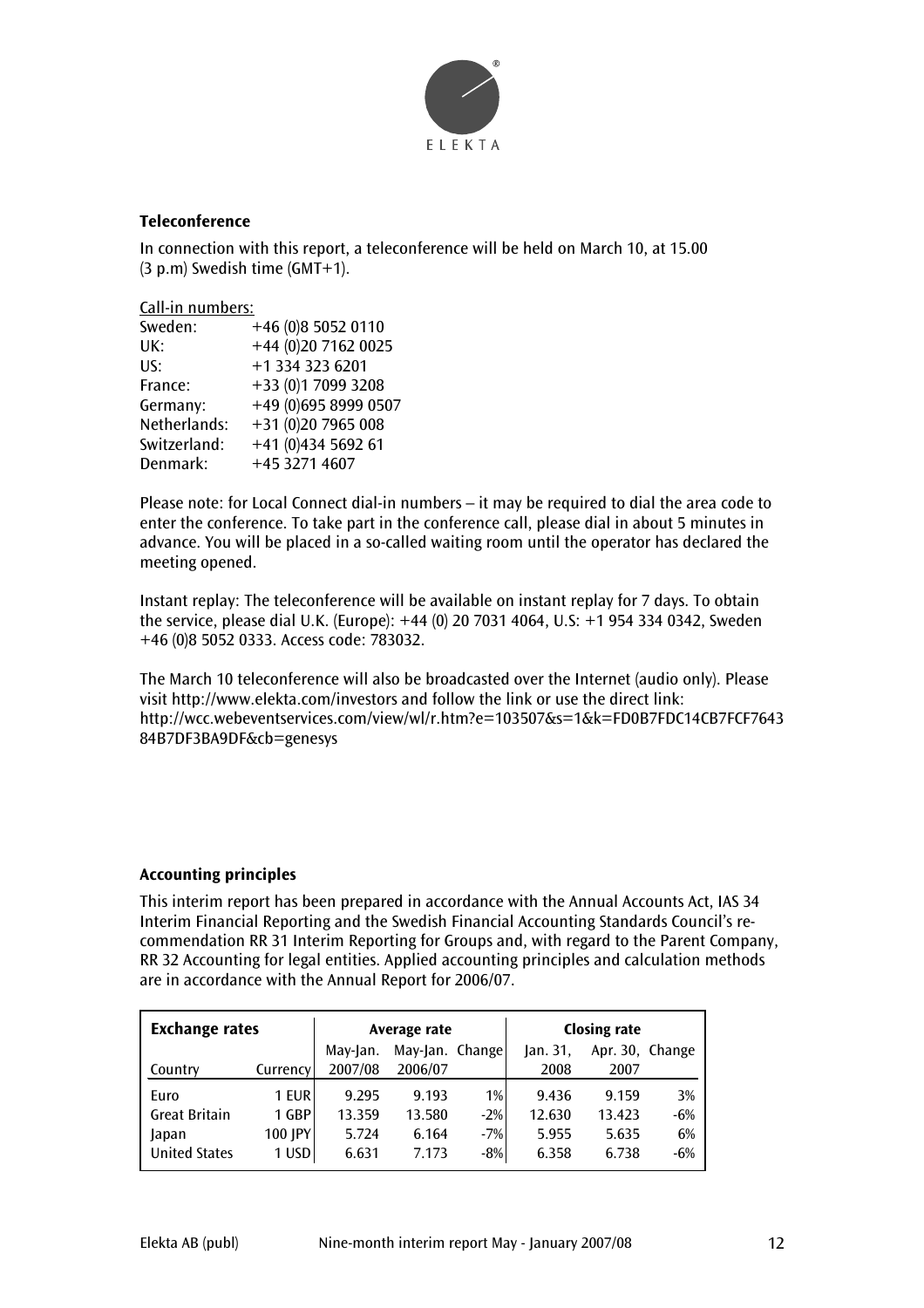

#### **CONSOLIDATED INCOME STATEMENT**

|                                                   | 3 months<br>Nov. - Jan. | 3 months<br>Nov. - Jan. | 9 months<br>May - Jan. | 9 months<br>May - Jan. | 12 months<br>Feb. - Ian. | 12 months<br>May - Apr. |
|---------------------------------------------------|-------------------------|-------------------------|------------------------|------------------------|--------------------------|-------------------------|
| <b>SEK M</b>                                      | 2007/08                 | 2006/07                 | 2007/08                | 2006/07                | 2007/08                  | 2006/07                 |
| Net sales<br>Cost of products sold                | 1,097<br>$-666$         | 1,068<br>$-628$         | 3,285<br>$-1,926$      | 3,082<br>$-1,807$      | 4,728<br>$-2,767$        | 4,525<br>$-2,648$       |
| Gross income                                      | 431                     | 440                     | 1,359                  | 1,275                  | 1,961                    | 1,877                   |
| Selling expenses                                  | $-164$                  | $-159$                  | $-486$                 | -450                   | $-649$                   | $-613$                  |
| Administrative expenses                           | $-120$                  | $-111$                  | $-355$                 | $-325$                 | $-460$                   | $-430$                  |
| R&D expenses<br>Exchange differences in operation | $-87$<br>12             | $-91$<br>8              | $-278$<br>27           | $-263$<br>9            | $-375$<br>53             | $-360$<br>35            |
| <b>Operating profit</b>                           | 72                      | 87                      | 267                    | 246                    | 530                      | 509                     |
| Result from participations                        |                         |                         |                        |                        |                          |                         |
| in associated companies                           | 3                       | 9                       | 6                      | 19                     | $\overline{4}$           | 17                      |
| Interest income                                   | 7                       | 10                      | 27                     | 34                     | 39                       | 46                      |
| Interest expenses                                 | $-17$                   | $-18$                   | $-55$                  | $-52$                  | $-74$                    | $-71$                   |
| Financial exchange differences                    | 5                       | 6                       | 11                     | $\overline{7}$         | 10                       | 6                       |
| Income after financial items                      | 70                      | 94                      | 256                    | 254                    | 509                      | 507                     |
| <b>Taxes</b>                                      | $-22$                   | $-15$                   | $-82$                  | $-71$                  | $-172$                   | -161                    |
| <b>Net income</b>                                 | 48                      | 79                      | 174                    | 183                    | 337                      | 346                     |
| Attributable to                                   |                         |                         |                        |                        |                          |                         |
| Parent Company shareholders                       | 49                      | 80                      | 177                    | 184                    | 341                      | 348                     |
| <b>Minority shareholders</b>                      | $-1$                    | $-1$                    | $-3$                   | $-1$                   | $-4$                     | $-2$                    |
| Earnings per share before dilution                | 0.54                    | 0.85                    | 1.92                   | 1.96                   | 3.68                     | 3.72                    |
| Earnings per share after dilution                 | 0.53                    | 0.84                    | 1.91                   | 1.95                   | 3.66                     | 3.70                    |
| <b>CASH FLOW</b>                                  |                         |                         |                        |                        |                          |                         |
| Operating cash flow                               | 72                      | 109                     | 265                    | 241                    | 509                      | 485                     |
| Change in working capital                         | $-123$                  | $-56$                   | $-176$                 | $-339$                 | $-172$                   | $-335$                  |
| Cash flow from operating activities               | $-51$                   | 53                      | 89                     | -98                    | 337                      | 150                     |
| Investments and disposals                         | -6                      | $-34$                   | $-124$                 | $-226$                 | $-155$                   | $-257$                  |
| <b>Cash flow after investments</b>                | $-57$                   | 19                      | $-35$                  | $-324$                 | 182                      | $-107$                  |
| <b>External financing</b>                         | $-122$                  | $-26$                   | $-278$                 | $-251$                 | $-400$                   | $-373$                  |
| Change in liquid funds                            | $-172$                  | $-18$                   | $-312$                 | $-587$                 | $-222$                   | $-497$                  |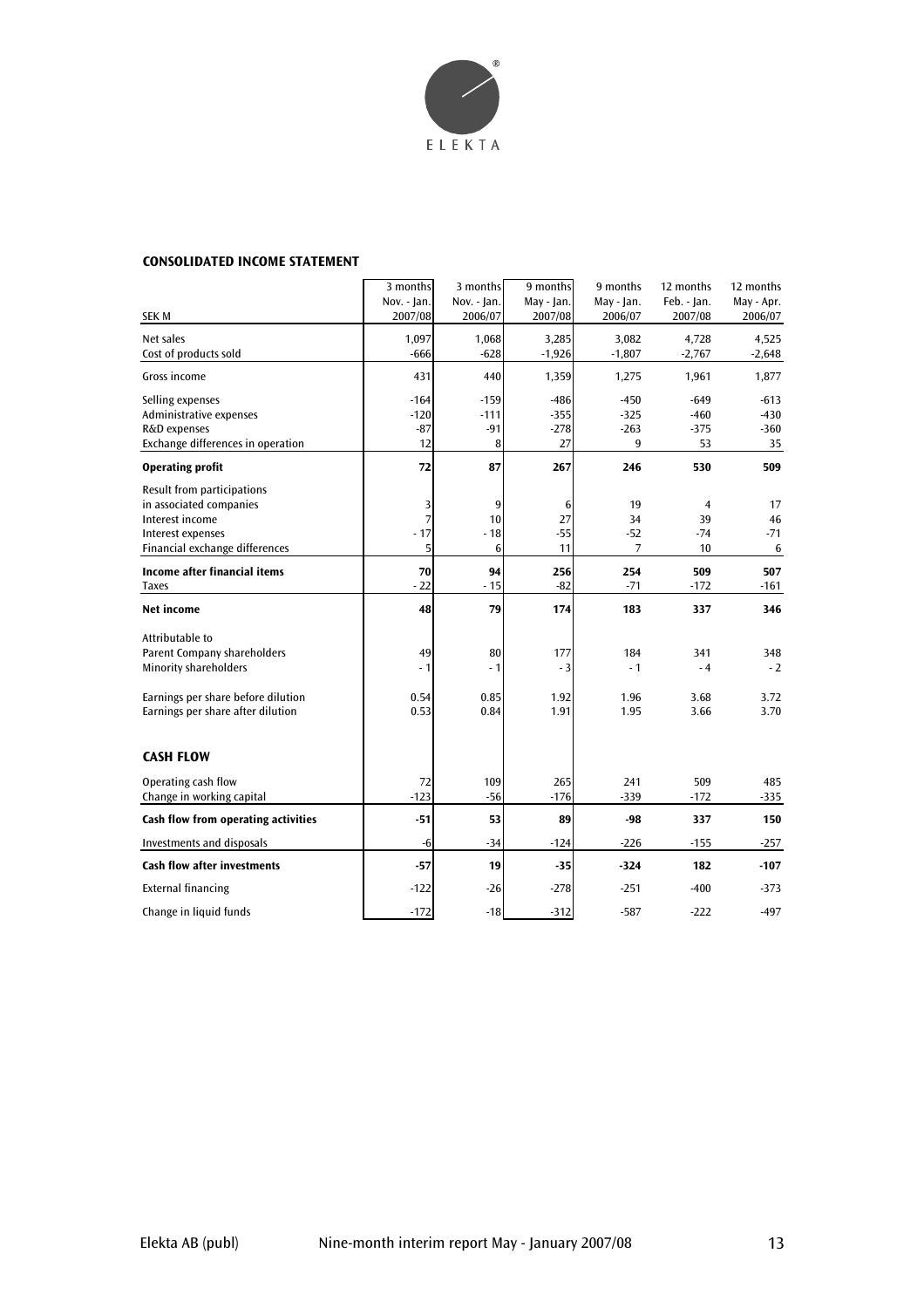

#### **CONSOLIDATED BALANCE SHEET**

|                                            | Jan. 31,       | Jan. 31, | April 30, |
|--------------------------------------------|----------------|----------|-----------|
| <b>SEK M</b>                               | 2008           | 2007     | 2007      |
| Intangible assets                          | 2,220          | 2,247    | 2,198     |
| Tangible fixed assets                      | 222            | 254      | 252       |
| Shares and long-term receivables           | 36             | 36       | 32        |
| Deferred tax assets                        | 14             | 28       | 14        |
| Inventories                                | 613            | 500      | 423       |
| <b>Receivables</b>                         | 1,945          | 1,718    | 1,953     |
| Liquid funds                               | 172            | 394      | 484       |
| <b>Total assets</b>                        | 5,222          | 5177     | 5,356     |
| Shareholders' equity                       | 1,743          | 1,842    | 1,863     |
| Interest-bearing liabilities               | 910            | 1,016    | 987       |
| Interest-free liabilities                  | 2,569          | 2,319    | 2,506     |
| Total shareholders' equity and liabilities | 5,222          | 5,177    | 5,356     |
| Assets pledged                             | $\overline{2}$ | 11       | 9         |
| <b>Contingent liabilities</b>              | 89             | 100      | 89        |

#### **CHANGES IN SHAREHOLDERS' EQUITY**

| SEK M                                  | an.31 <br>2008 | an.31 <br>2007 | April 30,<br>2007 |
|----------------------------------------|----------------|----------------|-------------------|
| Opening balance                        | 1,863          | 1,868          | 1,868             |
| <b>IFRS 2 cost and deferred tax</b>    | 12             | 18             | 18                |
| IAS 39 unrealized cash flow hedges     | -8             |                | 6                 |
| <b>Translation differences</b>         | $-98$          | $-63$          | $-106$            |
| Net income                             | 174            | 183            | 346               |
| Option premiums and warrants exercised |                | 15             | 16                |
| Repurchase of shares                   | $-123$         | $-100$         | $-200$            |
| <b>Dividend</b>                        | $-92$          | $-94$          | $-93$             |
| Minority's capital contribution        |                | 8              | 8                 |
| Closing balance                        | 1,743          | 1.842          | 1,863             |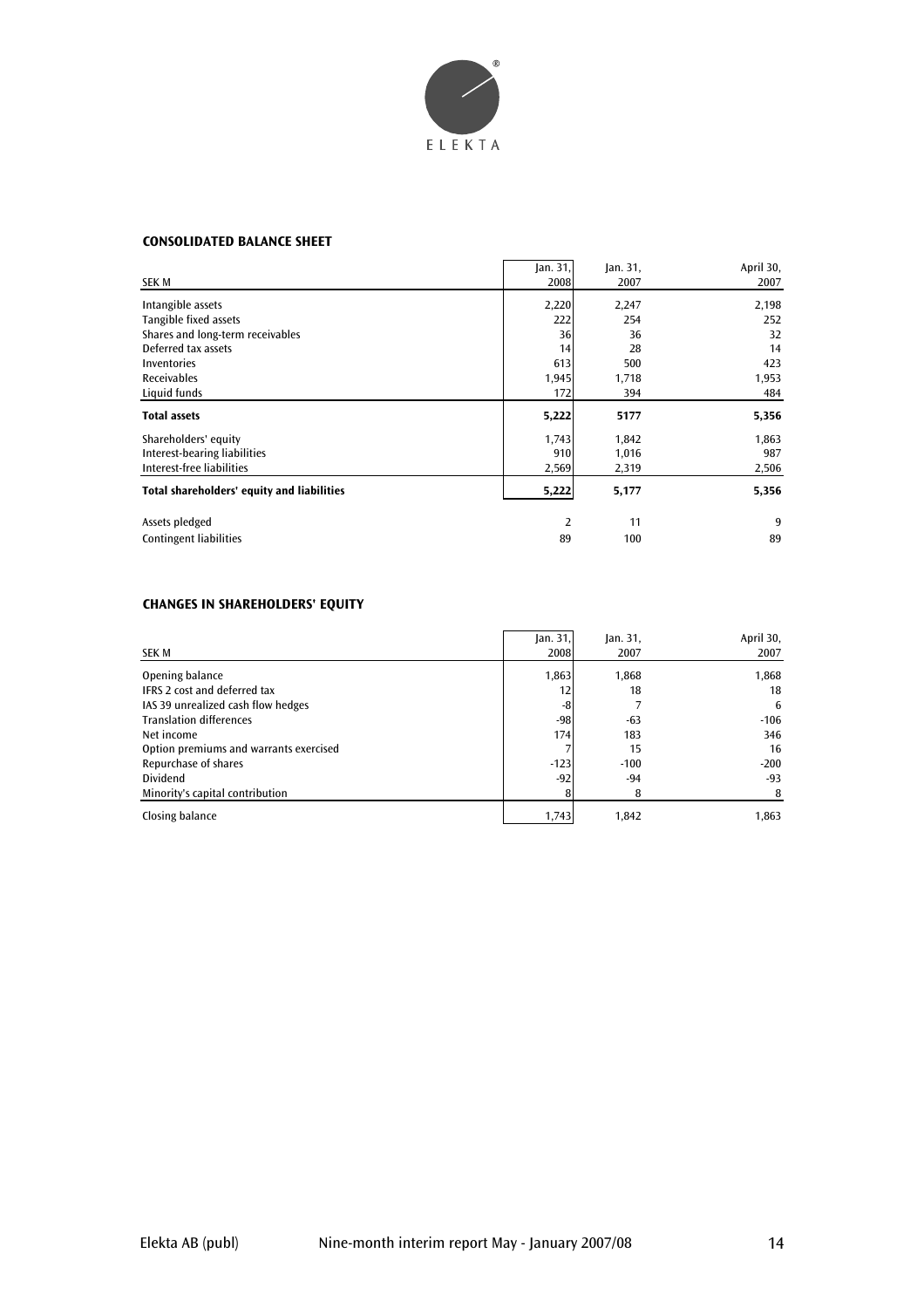

| <b>KEY FIGURES</b>                | 12 months<br>May - Apr.<br>2004/05* | 12 months<br>May - Apr.<br>2005/06 | 12 months<br>May - Apr.<br>2006/07 | 9 months<br>May - Jan.<br>2006/07 | 9 months<br>$May - Jan.$<br>2007/08 |
|-----------------------------------|-------------------------------------|------------------------------------|------------------------------------|-----------------------------------|-------------------------------------|
|                                   |                                     |                                    |                                    |                                   |                                     |
| Order bookings, SEK M             | 3,558                               | 4.705                              | 5,102                              | 3,539                             | 3,701                               |
| Net sales, SEK M                  | 3.152                               | 4.421                              | 4,525                              | 3,082                             | 3,285                               |
| Operating result, SEK M           | 364                                 | 453                                | 509                                | 246                               | 267                                 |
| Operating margin                  | 12%                                 | 10%                                | 11%                                | $8\%$                             | 8%                                  |
| Profit margin                     | 12%                                 | 10%                                | 11%                                | 8%                                | 8%                                  |
| Shareholders' equity, SEK M       | 1,694                               | 1.868                              | 1,863                              | 1.842                             | 1,743                               |
| Capital employed, SEK M           | 2,527                               | 2,959                              | 2,850                              | 2,858                             | 2,653                               |
| Equity/assets ratio               | 38%                                 | 35%                                | 35%                                | 36%                               | 33%                                 |
| Net debt/equity ratio             | 0.05                                | 0.06                               | 0.27                               | 0.34                              | 0.42                                |
| Return on shareholders' equity ** | 16%                                 | 17%                                | 19%                                | 18%                               | 19%                                 |
| Return on capital employed **     | 21%                                 | 18%                                | 20%                                | 18%                               | 21%                                 |

\* Restated according to IFRS.

\*\* Based on rolling 12 months.

| <b>DATA PER SHARE</b>          | 12 months  | 12 months  | 12 months  | 9 months   | 9 months   |
|--------------------------------|------------|------------|------------|------------|------------|
|                                | May - Apr. | May - Apr. | May - Apr. | May - Jan. | May - Jan. |
|                                | 2004/05*   | 2005/06    | 2006/07    | 2006/07    | 2007/08    |
|                                |            |            |            |            |            |
| Earnings per share             |            |            |            |            |            |
| before dilution, SEK           | 2.69       | 3.23       | 3.72       | 1.96       | 1.92       |
| after dilution, SEK            | 2.69       | 3.21       | 3.70       | 1.95       | 1.91       |
| Cash flow per share            |            |            |            |            |            |
| before dilution, SEK           | $-11.09$   | 1.68       | $-1.14$    | $-3.45$    | $-0.38$    |
| after dilution, SEK            | $-11.06$   | 1.67       | $-1.14$    | $-3.43$    | $-0.38$    |
| Shareholders' equity per share |            |            |            |            |            |
| before dilution, SEK           | 18.02      | 19.80      | 19.96      | 19.58      | 18.81      |
| after dilution, SEK            | 18.84      | 20.45      | 20.46      | 20.11      | 19.27      |
| Average number of shares       |            |            |            |            |            |
| before dilution, 000s          | 93,991     | 94,136     | 93,698     | 93,803     | 92,437     |
| after dilution, 000s           | 94,182     | 94,785     | 94,249     | 94,394     | 92,831     |
| Number of shares at closing    |            |            |            |            |            |
| before dilution, 000s          | 94,028     | 94,332     | 93,036     | 93,766     | 92,052     |
| after dilution, 000s           | 95,703     | 95,703     | 94,072     | 94,882     | 92,976     |

\* Restated according to IFRS.

Dilution in 2004/05-2007/08 refers to warrants program 2004/2008.

All historical data restated for split 3:1 October 2005.